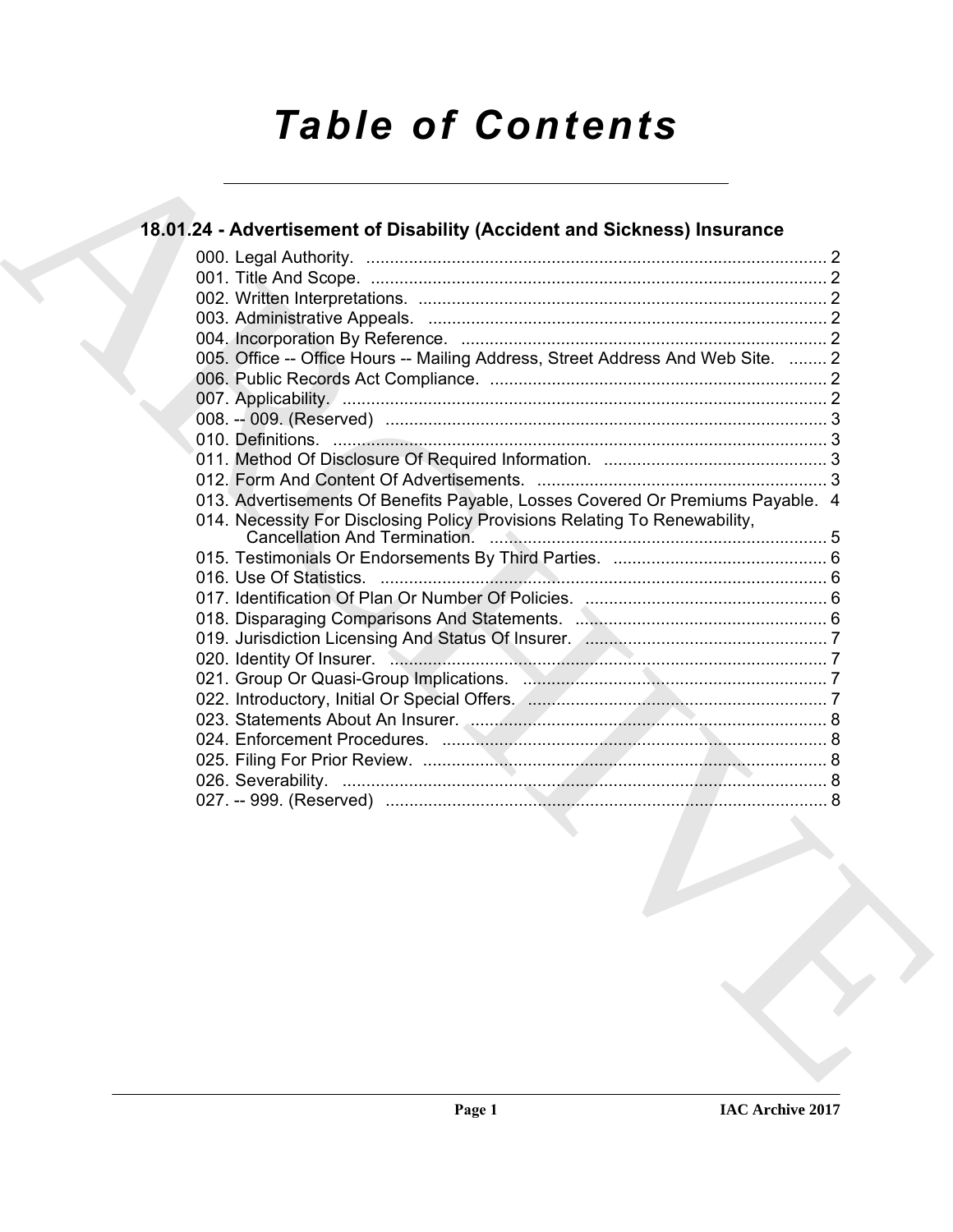#### **IDAPA 18 TITLE 01 CHAPTER 24**

### <span id="page-1-0"></span>**18.01.24 - ADVERTISEMENT OF DISABILITY (ACCIDENT AND SICKNESS) INSURANCE**

#### <span id="page-1-1"></span>**000. LEGAL AUTHORITY.**

This rule is promulgated and adopted pursuant to the authority vested in the Director under Title 41, Chapters 2 and 13, Idaho Code. (3-30-07)

#### <span id="page-1-2"></span>**001. TITLE AND SCOPE.**

**01. Title**. These rules shall be cited as IDAPA 18.01.24, "Advertisement of Disability (Accident and ) Insurance." Sickness) Insurance."

**CHAPTER 24**<br>
18.01.24 - AD[V](http://www.doi.idaho.gov)ERTIBEMENT OF DISABILITY (ACCIDENT AND SICKNESS) INSURANCE<br>
18.01.24 - ADVERTIBEMENT OF DISABILITY (ACCIDENT AND SICKNESS) INSURANCE<br>
18.1. TITLE AND SCOPE.<br>
18.1. TITLE AND SCOPE.<br>
18.1. TITLE **02. Scope**. The purpose of these rules is to assure truthful and adequate disclosure of all material and relevant information in the advertising of accident and sickness insurance, including Medicare supplement accident and sickness insurance and long term care insurance. This purpose is intended to be accomplished by the establishment of, and adherence to, certain minimum standards and guidelines of conduct in the advertising of disability (accident and sickness) insurance in a manner which prevents unfair competition among insurers and is conducive to the accurate presentation and description to the insurance buying public of a policy of such insurance<br>offered through various advertising media. (3-30-07) offered through various advertising media.

#### <span id="page-1-3"></span>**002. WRITTEN INTERPRETATIONS.**

In accordance with Section 67-5201(19)(b)(iv), Idaho Code, this agency may have written statements which pertain to the interpretation of the rules of the chapter, or to the documentation of compliance with the rules of this chapter. These documents will be available for public inspection and copying in accordance with the public records act.

(3-30-07)

#### <span id="page-1-4"></span>**003. ADMINISTRATIVE APPEALS.**

All administrative appeals shall be governed by Chapter 2, Title 41, Idaho Code, and the Idaho Administrative Procedure Act, Title 67, Chapter 52, Idaho Code and IDAPA 04.11.01, "Idaho Rules of Administrative Procedure of the Attorney General." (3-30-07)

#### <span id="page-1-5"></span>**004. INCORPORATION BY REFERENCE.**

There are no documents to be incorporated by reference. (3-30-07)

### <span id="page-1-6"></span>**005. OFFICE -- OFFICE HOURS -- MAILING ADDRESS, STREET ADDRESS AND WEB SITE.**

**01. Office Hours**. The Department of Insurance is open from 8 a.m. to 5 p.m. except Saturday, Sunday (1-30-07) and legal holidays.

**02. Mailing Address**. The Department's mailing address is: Idaho Department of Insurance, P.O. Box 83720, Boise, ID 83720-0043.

**03.** Street Address. The principal place of business is 700 West State Street, 3rd Floor, Boise, Idaho (3-30-07) 83702-0043. (3-30-07)

**04. Web Site Address**. The Department's website is http://www.doi.idaho.gov. (3-30-07)

#### <span id="page-1-7"></span>**006. PUBLIC RECORDS ACT COMPLIANCE.**

Any records associated with these rules are subject to the provisions of the Idaho Public Records Act, Title 74, Chapter 1. Idaho Code. (3-30-07) Chapter 1, Idaho Code.

#### <span id="page-1-9"></span><span id="page-1-8"></span>**007. APPLICABILITY.**

<span id="page-1-10"></span>**Disability and Medicare Supplement Insurance**. These rules shall apply to any disability (accident and sickness) insurance "advertisement," including Medicare supplement and long term care insurance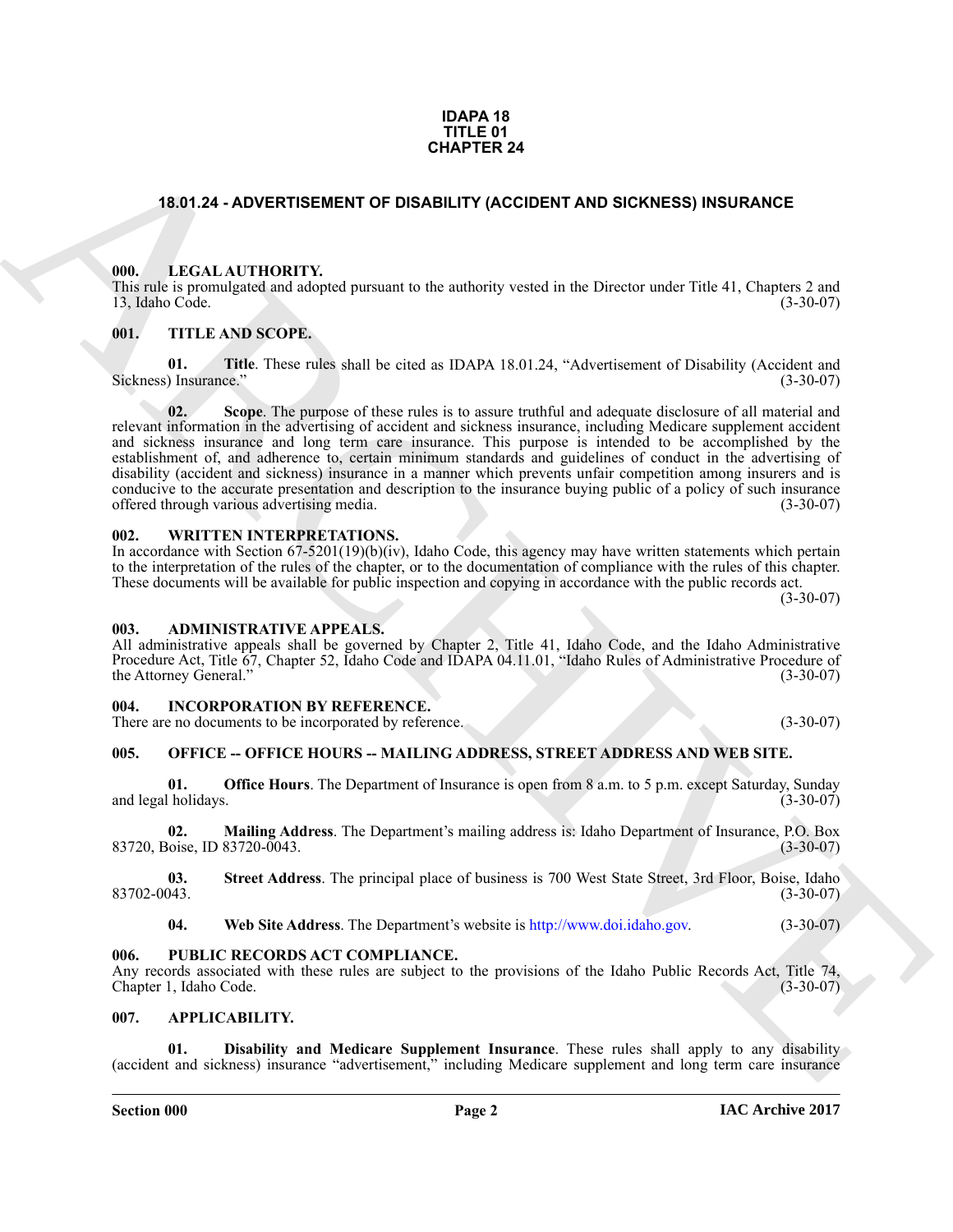#### *IDAHO ADMINISTRATIVE CODE IDAPA 18.01.24 - Advertisement of Disability (Accident & Sickness) Insurance*

"advertisement," as that term is hereinafter defined, intended for presentation, distribution or dissemination in this state when such presentation, distribution or dissemination is made either directly or indirectly by or on behalf of an insurer or producer as those terms are defined in the Insurance Code of this state and these rules. (3 insurer or producer as those terms are defined in the Insurance Code of this state and these rules.

<span id="page-2-4"></span>**02. Control over Advertisement**. Every insurer shall establish and at all times maintain a system of control over the content, form and method of dissemination of all advertisements of its policies. All such advertisements, regardless of by whom written, created, designed or presented, shall be the responsibility of the insurer whose policies are so advertised. (7-1-93)

<span id="page-2-0"></span>**008. -- 009. (RESERVED)**

<span id="page-2-1"></span>**010. DEFINITIONS.**

<span id="page-2-6"></span><span id="page-2-5"></span>**01. Advertisement**. An advertisement for the purpose of these rules shall include: (7-1-93)

**a.** Printed and published material, audio visual material, and descriptive literature of an insurer used in direct mail, newspapers, magazines, radio scripts, TV scripts, web sites and other internet displays or communications, other forms of electronic communications, billboards and similar displays; and (3-30-07) communications, other forms of electronic communications, billboards and similar displays; and

**b.** Descriptive literature and sales aids of all kinds issued by an insurer or producer for presentation to members of the insurance buying public, including but not limited to circulars, leaflets, booklets, depictions, illustrations, and form letters; and illustrations, and form letters; and

<span id="page-2-10"></span>**c.** Prepared sales talks, presentations and material for use by producers whether prepared by the r the producer. (3-30-07) insurer or the producer.

**Specified of Francesco Contained Validad, answer in Geometric distribution of the specified Scheme of the specified of the specified of the specified of the specified of the specified of the specified of the specified of 02. Policy**. "Policy" for the purpose of these rules shall include any policy, plan, certificate, contract, agreement, statement of coverage, rider or endorsement which provides accident or sickness benefits, or medical, surgical or hospital expense benefits, whether on an indemnity, reimbursement, service or prepaid basis, except when issued in connection with another kind of insurance other than life, and except disability, waiver of premium and double indemnity benefits included in life insurance and annuity contracts. The term includes contracts for Medicare supplement insurance and long term care insurance. supplement insurance and long term care insurance.

<span id="page-2-8"></span>**03. Insurer**. "Insurer" for the purpose of these rules shall include any individual, corporation, association, partnership, reciprocal exchange, inter-insurer, Lloyds, fraternal benefit society, health maintenance organization, and any other legal entity which is defined as an "insurer" in the Insurance Code of this state and is engaged in the advertisement of a policy as "policy" is herein defined. (7-1-93)

<span id="page-2-7"></span>**04. Exception**. "Exception" for the purpose of these rules shall mean any provision in a policy whereby coverage for a specified hazard is entirely eliminated; it is a statement of a risk not assumed under the policy. policy.  $(7-1-93)$ 

<span id="page-2-11"></span>**05. Reduction**. "Reduction" for the purpose of these rules shall mean any provision which reduces the amount of the benefit; a risk of loss is assumed but payment upon the occurrence of such loss is limited to some amount or period less than would be otherwise payable had such reduction not been used.  $(7-1-93)$ amount or period less than would be otherwise payable had such reduction not been used.

<span id="page-2-9"></span>**06. Limitation**. "Limitation" for the purpose of these rules shall mean any provision which restricts coverage under the policy other than an exception or a reduction. (7-1-93)

### <span id="page-2-13"></span><span id="page-2-2"></span>**011. METHOD OF DISCLOSURE OF REQUIRED INFORMATION.**

All information required to be disclosed by these rules shall be set out conspicuously and in close conjunction with the statements to which such information relates or under appropriate captions of such prominence that it shall not be minimized, rendered obscure or presented in an ambiguous fashion or intermingled with the context of the advertisement so as to be confusing or misleading. (7-1-93) advertisement so as to be confusing or misleading.

### <span id="page-2-12"></span><span id="page-2-3"></span>**012. FORM AND CONTENT OF ADVERTISEMENTS.**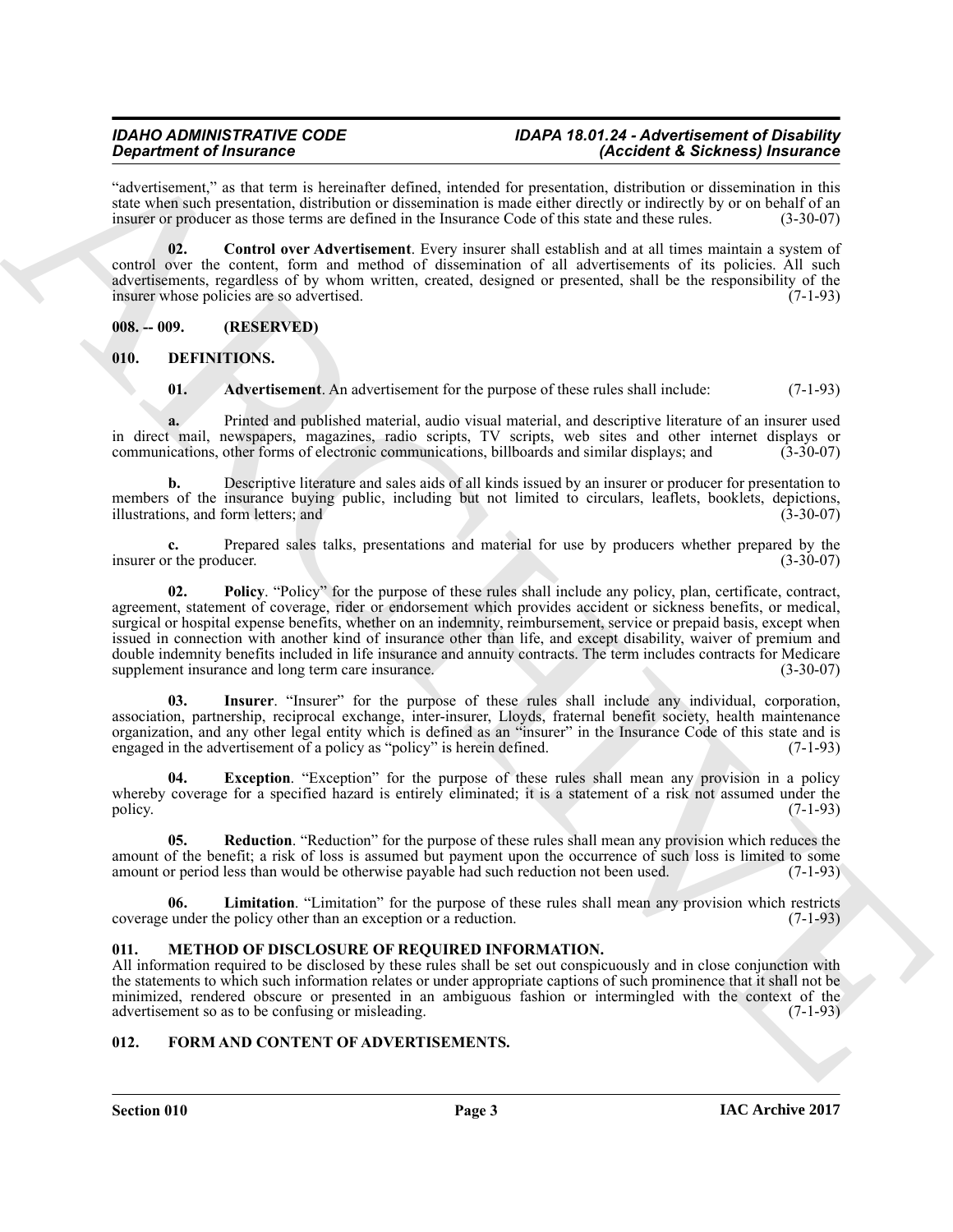#### *IDAHO ADMINISTRATIVE CODE IDAPA 18.01.24 - Advertisement of Disability (Accident & Sickness) Insurance*

<span id="page-3-3"></span>**01. Format and Content**. The format and content of an advertisement of an accident or sickness insurance policy shall be sufficiently complete and clear to avoid deception or the capacity or tendency to mislead or deceive. Whether an advertisement has a capacity or tendency to mislead or deceive shall be determined by the Director of Insurance from the overall impression that the advertisement may be reasonably expected to create upon a person of average education or intelligence, within the segment of the public to which it is directed. (7-1-93)

<span id="page-3-4"></span>**02.** Truthful and Clear. Advertisements shall be truthful and not misleading in fact or in implication. Words or phrases, the meaning of which is clear only by implication or by familiarity with insurance terminology, shall not be used. (7-1-93)

#### <span id="page-3-1"></span><span id="page-3-0"></span>**013. ADVERTISEMENTS OF BENEFITS PAYABLE, LOSSES COVERED OR PREMIUMS PAYABLE.**

### <span id="page-3-2"></span>**01. Prohibitions**. Deceptive Words, Phrases Or Illustrations Prohibited: (7-1-93)

**Department of Finances Control Control Control Control Control Control Control Control Control Control Control Control Control Control Control Control Control Control Control Control Control Control Control Control Contr a.** No advertisement shall omit information or use words, phrases, statements, references or illustrations if the omission of such information or use of such words, phrases, statements, references or illustrations has the capacity, tendency or effect of misleading or deceiving purchasers or prospective purchasers as to the nature or extent of any policy benefit payable, loss covered or premium payable. The fact that the policy offered is made available to a prospective insured for inspection prior to consummation of the sale or an offer is made to refund the premium if the purchaser is not satisfied, does not remedy misleading statements. (7-1-93)

**b.** No advertisement shall contain or use words or phrases such as, "all"; "full"; "complete"; "comprehensive"; "unlimited"; "up to"; "as high as"; "this policy will help pay your hospital and surgical bills"; "this policy will help fill some of the gaps that Medicare and your present insurance leave out"; "this policy will help to replace your income" (when used to express loss of time benefits); or similar words and phrases, in a manner which exaggerates any benefits beyond the terms of the policy. (7-1-93) exaggerates any benefits beyond the terms of the policy.

**c.** An advertisement shall not contain descriptions of a policy limitation, exception, or reduction, worded in a positive manner to imply that it is a benefit, such as, describing a waiting period as a "benefit builder," or stating "even pre-existing conditions are covered after two years." Words and phrases used in an advertisement to describe such policy limitations, exceptions and reductions shall fairly and accurately describe the negative features of such limitations, exceptions and reductions of the policy offered. (7-1-93)

**d.** No advertisement of a benefit for which payment is conditional upon confinement in a hospital or similar facility shall use words or phrases such as "tax free"; "extra cash"; "extra income"; "extra pay"; or substantially similar words or phrases in such a manner as to have the capacity, tendency or effect of misleading the public into believing that the policy advertised will, in some way, enable them to make a profit from being hospitalized. (7-1-93)

**e.** No advertisement of a hospital or other similar facility benefit shall advertise that the amount of the benefit is payable on a monthly or weekly basis when, in fact, the amount of the benefit payable is based upon a daily pro - rata basis relating to the number of days of confinement. When the policy contains a limit on the number of days of coverage provided, such limit must appear in the advertisement. (7-1-93) of coverage provided, such limit must appear in the advertisement.

**f.** No advertisement of a policy covering only one (1) disease or a list of specified diseases shall imply coverage beyond the terms of the policy. Synonymous terms shall not be used to refer to any disease so as to imply broader coverage than is the fact. (7-1-93)

**g.** An advertisement for a policy providing benefits for specified illnesses only, such as cancer, or for specified accidents only, such as automobile accidents, shall clearly and conspicuously in prominent type state the limited nature of the policy. The statement shall be worded in language identical to, or substantially similar to the following: "THIS IS A LIMITED POLICY"; "THIS IS A CANCER ONLY POLICY"; "THIS IS AN AUTOMOBILE ACCIDENT ONLY POLICY." (7-1-93)

**h.** An advertisement of a direct response insurance product shall not imply that because "no insurance agent will call and no commissions will be paid to agents" that it is a "low cost plan," or use other similar words or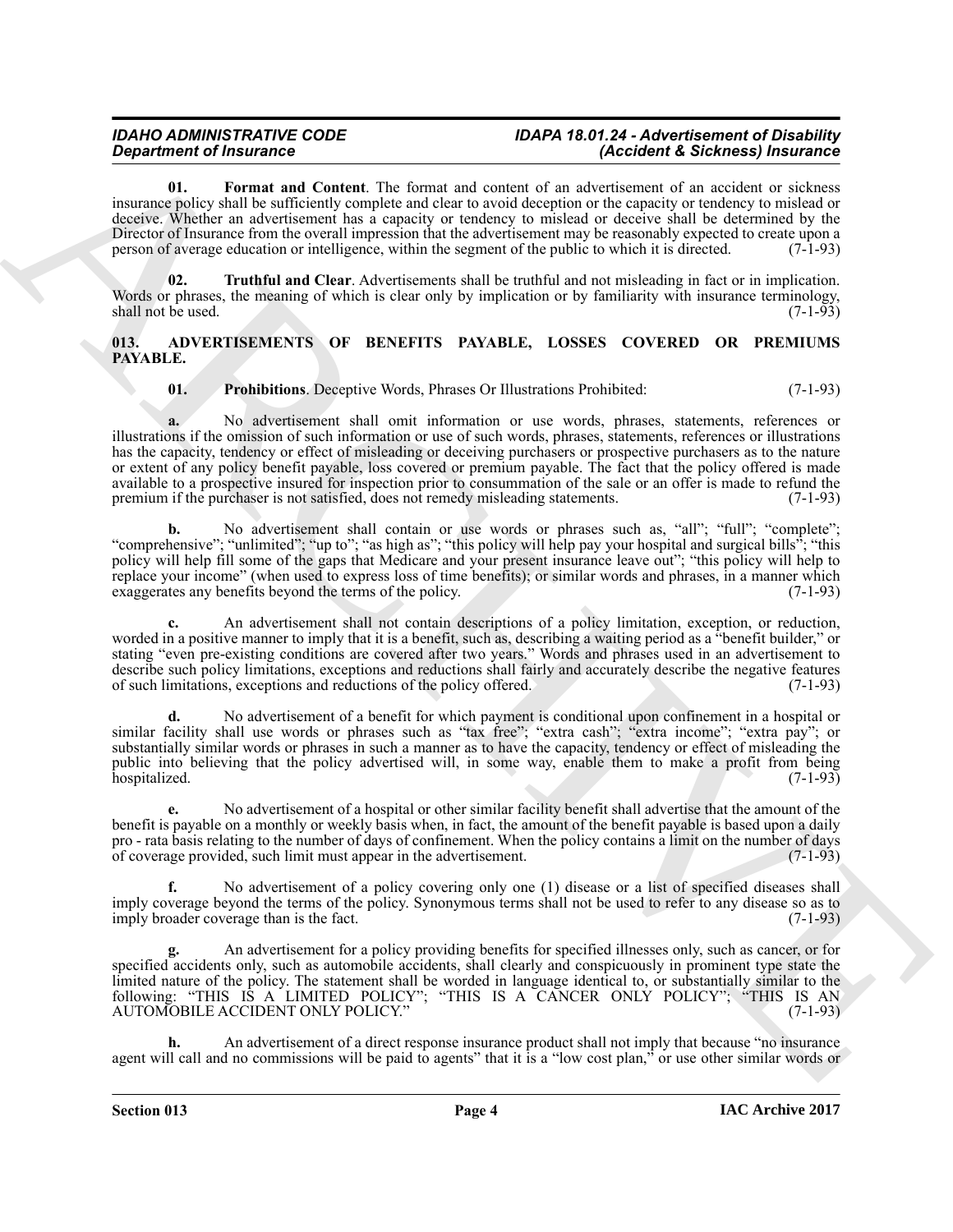phrases because the cost of advertising and servicing such policies is a substantial cost in the marketing of a direct response insurance product. (7-1-93) response insurance product.

**i.** No advertisement shall contain or use words or phrases such as, "Medicare supplement"; "Medigap"; "this policy will help fill some of the gaps that Medicare leaves out"; or similar words and phrases, unless the policy is issued in compliance with IDAPA 18.01.54, "Rule to Implement the NAIC Medicare Supplement<br>Insurance Minimum Standards Model Act." (7-1-93) Insurance Minimum Standards Model Act."

<span id="page-4-1"></span>**j.** An advertisement must state clearly the type of insurance coverage being offered. (3-30-07)

### **02. Exceptions, Reductions and Limitations**. (7-1-93)

**a.** When an advertisement refers to either a dollar amount, or a period of time for which any benefit is payable, or the cost of the policy, or specific policy benefit, or the 1oss for which such benefit is payable, it shall also disclose those exceptions, reductions and limitations affecting the basic provisions of the policy without which the advertisement would have the capacity or tendency to mislead or deceive. (7-1-93) advertisement would have the capacity or tendency to mislead or deceive.

**b.** When a policy contains a waiting, elimination, probationary or similar time period between the effective date of the policy and the effective date of coverage under the policy or a time period between the date a loss occurs and the date benefits begin to accrue for such loss, an advertisement which is subject to the requirements of the preceding paragraph shall disclose the existence of such periods. (7-1-93)

**c.** An advertisement shall not use the words "only"; "just"; "merely"; "minimum"; or similar words or phrases to describe the applicability of any exceptions and reductions, such as: "This policy is subject to the following minimum exceptions and reductions." (7-1-93)

#### <span id="page-4-2"></span>**03. Pre-Existing Conditions**. (7-1-93)

**a.** An advertisement which is subject to the requirements of Subsection 013.02 shall, in negative terms, disclose the extent to which any loss is not covered if the cause of such loss is traceable to a condition existing prior to the effective date of the policy. The term "pre-existing condition" without an appropriate definition or description shall not be used. (3-30-07) description shall not be used.

**b.** When a policy does not cover losses resulting from pre-existing conditions, no advertisement of the policy shall state or imply that the applicant's physical condition or medical history will not affect the issuance of the policy or payment of a claim thereunder. This rule prohibits the use of the phrase "no medical examination required" and phrases of a similar import, but does not prohibit explaining "automatic issue." If an insurer requires a medical examination for a specified policy, the advertisement shall disclose that a medical examination is required. (7-1-93)

**Singularize of Findments Constraints and Staventy and Delcos as a subsequent of Electrical properties of the United States of the United States of the United States of the United States of the United States of the United** When an advertisement contains an application form to be completed by the applicant and returned by mail for a direct response insurance product, such application form shall contain a question or statement which reflects the pre-existing condition provisions of the policy immediately preceding the blank space for the applicant's signature. For example, such an application form shall contain a question or statement substantially as follows: "Do you understand that this policy will not pay benefits during the first vear(s) after the issue date for a you understand that this policy will not pay benefits during the first or physical condition which you now have or have had in the past?" \_\_\_ YES. Or substantially the following statement: "I understand that the policy applied for will not pay benefits for any loss incurred during the first year(s) after the issue date on account of disease or physical condition which I now have or have had in the past."

 $(7-1-93)$ 

#### <span id="page-4-3"></span><span id="page-4-0"></span>**014. NECESSITY FOR DISCLOSING POLICY PROVISIONS RELATING TO RENEWABILITY, CANCELLATION AND TERMINATION.**

When an advertisement refers to either a dollar amount or a period of time for which any benefit is payable, or the cost of the policy, or specific policy benefit, or the loss for which such benefit is payable, it shall disclose the provisions relating to renewability, cancellation and termination and any modification of benefits, losses covered or premiums because of age or for other reasons, in a manner which shall not minimize or render obscure the qualifying conditions.  $\text{conditions.}$  (7-1-93)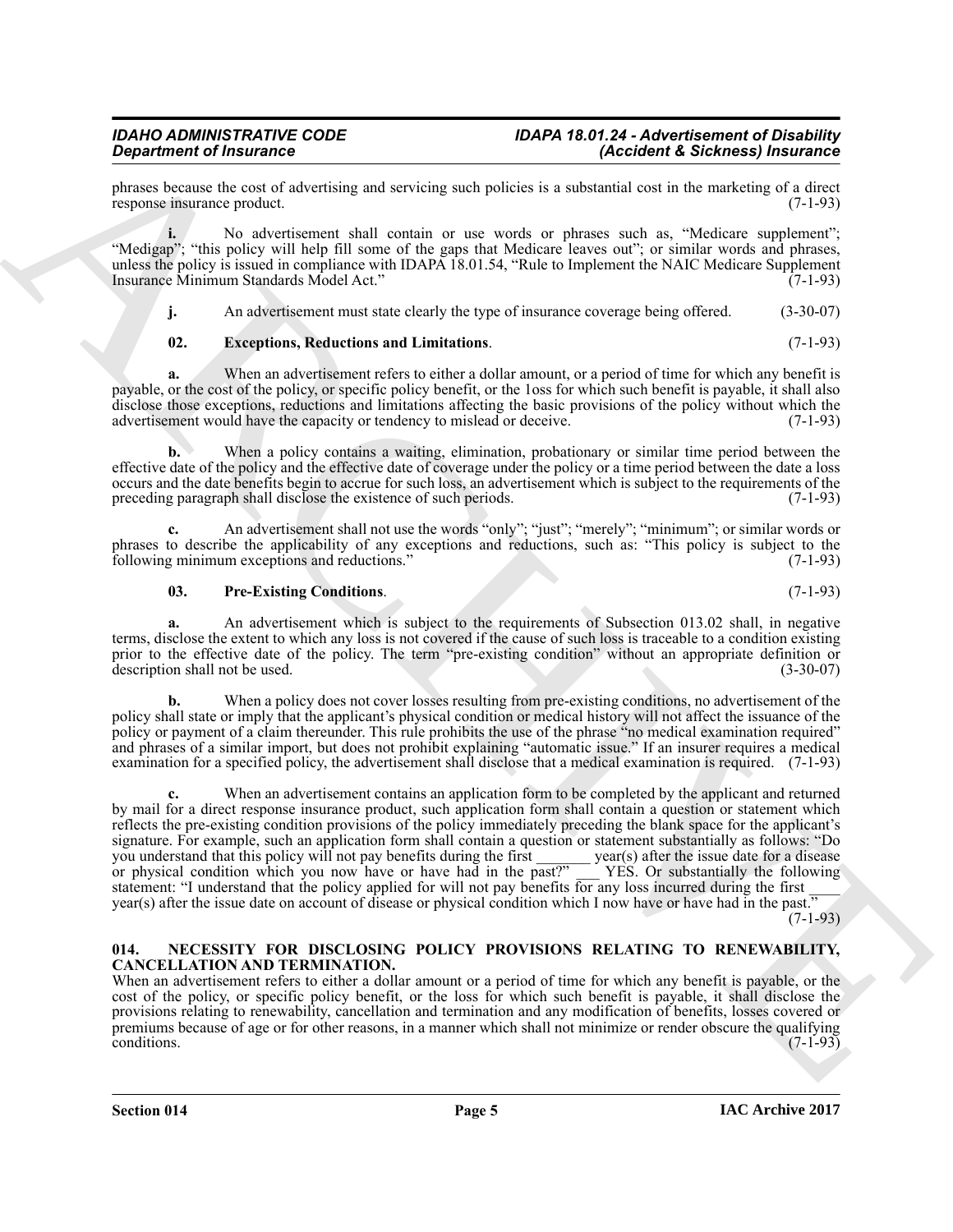### <span id="page-5-8"></span><span id="page-5-0"></span>**015. TESTIMONIALS OR ENDORSEMENTS BY THIRD PARTIES.**

<span id="page-5-12"></span><span id="page-5-9"></span>**01. Testimonials**. Testimonials used in advertisements must be genuine, represent the current opinion of the author, be applicable to the policy advertised and be accurately reproduced. The insurer, in using a testimonial, makes as its own all of the statements contained therein, and the advertisement, including such statement, is subject to all the provisions of these rules. (7-1-93)

*Department of Insurance*<br> **ARCHIVENG CONTENT IN THE PASSION CONTENT ASSESS ARE ARCHIVENG CONTENT ASSESS ARE ARCHIVENG CONTENT ASSESS ARE ARCHIVENG CONTENT AND CONTENT ASSESS ARE ARCHIVENG CONTENT AND ARCHIVENG CONTENT 02. Disclosure of Financial Interest**. If the person making a testimonial, an endorsement or an appraisal has a financial interest in the insurer or a related entity as a stockholder, director, officer, employee, or otherwise, such fact shall be disclosed in the advertisement. If a person is compensated for making a testimonial, endorsement or appraisal, such fact shall be disclosed in the advertisement by language substantially as follows: "Paid Endorsement." This rule does not require disclosure of union "scale" wages required by union rules if the payment is actually for such "scale" for TV or radio performances. The payment of substantial amounts, directly or indirectly, for "travel and entertainment" for filming or recording of TV or radio advertisements remove the filming or recording from the category of an unsolicited testimonial and require disclosure of such compensation. (7-1-93)

<span id="page-5-10"></span>**03. Limitations and Restrictions**. An advertisement shall not state or imply that an insurer or a policy has been approved or endorsed by any individual group of individuals, society, association or other organizations, unless such is the fact, and unless any proprietary relationship between an organization and the insurer is disclosed. If the entity making the endorsement or testimonial has been formed by the insurer or is owned or controlled by the insurer or the person or persons who own or control the insurer, such fact shall be disclosed in the advertisement.

 $(7-1-93)$ 

<span id="page-5-11"></span>**04.** Retention of Data. When a testimonial refers to benefits received under a policy, the specific claim data, including claim number, date of loss, and other pertinent information shall be retained by the insurer for inspection for a period of four (4) years or until the filing of the next regular report on examination of the insurer, whichever is the longer period of time. (7-1-93) whichever is the longer period of time.

### <span id="page-5-13"></span><span id="page-5-1"></span>**016. USE OF STATISTICS.**

<span id="page-5-14"></span>**01. Requests for Use of Statistical Information**. An advertisement relating to the dollar amounts of claims paid, the number of persons insured, or similar statistical information relating to any insurer or policy shall not use irrelevant facts, and shall not be used unless it accurately reflects all of the relevant facts. Such an advertisement shall not imply that such statistics are derived from the policy advertised unless such is the fact, and when applicable to other policies or plans shall specifically so state. to other policies or plans shall specifically so state.

<span id="page-5-15"></span>**02. Restrictions on Representations**. An advertisement shall not represent or imply that claim settlements by the insurer are "liberal" or "generous," or use words of similar import, or that claim settlements are or will be beyond the actual terms of the contract. An unusual amount paid for a unique claim for the policy advertised is misleading and shall not be used. (7-1-93) is misleading and shall not be used.

<span id="page-5-16"></span>**03. Source of Statistics**. The source of any statistics used in an advertisement shall be identified in such advertisement. (7-1-93)

### <span id="page-5-5"></span><span id="page-5-2"></span>**017. IDENTIFICATION OF PLAN OR NUMBER OF POLICIES.**

<span id="page-5-7"></span>**01. Disclosure Requirements**. When a choice of the amount of benefits is referred to, an advertisement shall disclose that the amount of benefits provided depends upon the plan selected and that the premium will vary with the amount of the benefits selected. (7-1-93) premium will vary with the amount of the benefits selected.

<span id="page-5-6"></span>**02. Disclosure Based on Combination of Policies**. When an advertisement refers to various benefits which may be contained in two (2) or more policies, other than group master policies, the advertisement shall disclose that such benefits are provided only through a combination of such policies. (7-1-93) that such benefits are provided only through a combination of such policies.

### <span id="page-5-4"></span><span id="page-5-3"></span>**018. DISPARAGING COMPARISONS AND STATEMENTS.**

An advertisement shall not directly or indirectly make unfair or incomplete comparisons of policies or benefits or comparisons of non-comparable policies of other insurers, and shall not disparage competitors, their policies, services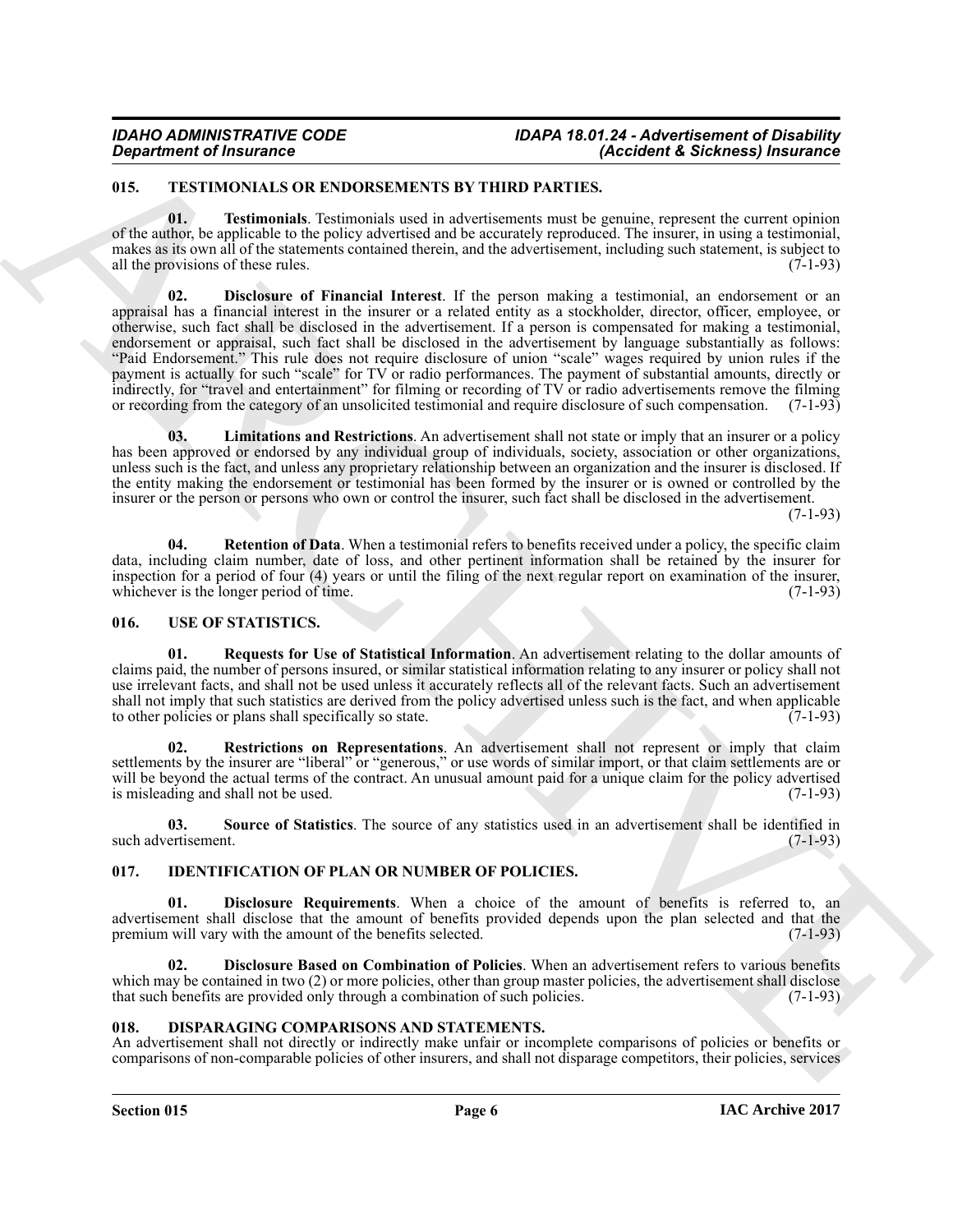or business methods, and shall not disparage or unfairly minimize competing methods of marketing insurance. (7-1-93)

### <span id="page-6-12"></span><span id="page-6-10"></span><span id="page-6-0"></span>**019. JURISDICTION LICENSING AND STATUS OF INSURER.**

**01. Restrictions on Licensing Jurisdiction**. An advertisement which is intended to be seen or heard beyond the limits of the jurisdiction in which the insurer is licensed shall not imply licensing beyond those limits. (7-1-93)

<span id="page-6-11"></span>**02. Restrictions on Endorsements**. An advertisement shall not create the impression directly or indirectly that the insurer, its financial condition or status, or the payment of its claims, or the merits, desirability, or advisability of its policy forms or kinds or plans of insurance are approved, endorsed, or accredited by any division or agency of this state or the United States Government. agency of this state or the United States Government.

### <span id="page-6-5"></span><span id="page-6-1"></span>**020. IDENTITY OF INSURER.**

<span id="page-6-7"></span>**01. Name of Insurer to Be Identified**. The name of the actual insurer shall be clearly identified and the policy or policies advertised shall be identified by form number or otherwise described, so as to clearly identify the product being advertised. An advertisement shall not use a trade name, any insurance group designation, name of the parent company of the insurer, name of a particular division of the insurer, service mark, slogan, symbol or other device which without disclosing the name of the actual insurer would have the capacity and tendency to mislead or deceive as to the true identity of the insurer. (7-1-93) deceive as to the true identity of the insurer.

<span id="page-6-6"></span>**02. Identity of Insurer Not to Be Misrepresented**. No advertisement shall use any combination of words, symbols, or physical materials which by their content, phraseology, shape, color or other characteristics are so similar to combinations of words, symbols, or physical materials used by agencies of the federal government or of this state, or otherwise appear to be of such a nature that it tends to confuse or mislead prospective insureds into believing that the solicitation is in some manner connected with an agency of the municipal, state, or federal government. (7-1-93) government. (7-1-93)

#### <span id="page-6-4"></span><span id="page-6-2"></span>**021. GROUP OR QUASI-GROUP IMPLICATIONS.**

An advertisement of a particular policy shall not state or imply that prospective insureds become group or quasigroup members covered under a group policy and as such enjoy special rates or underwriting privileges, unless such is the fact. (7-1-93) is the fact.  $(7-1-93)$ 

### <span id="page-6-3"></span>**022. INTRODUCTORY, INITIAL OR SPECIAL OFFERS.**

#### <span id="page-6-9"></span><span id="page-6-8"></span>**01. Restrictions on Introductory, Initial or Special Offers**. (7-1-93)

**a.** An advertisement of an individual policy shall not directly or by implication represent that a contract or combination of contracts is an introductory, initial or special offer, or that applicants will receive substantial advantages not available at a later date, or that the offer is available only to a specified group of individuals, unless such is the fact. An advertisement shall not contain phrases describing an enrollment period as "special," "limited," or similar words or phrases when the insurer uses such enrollment periods as the usual method of advertising accident and sickness insurance. advertising accident and sickness insurance.

**Signal rine of Insurance**<br> **Signal rine of the same of the same of the same of the same of the same of the same of the same of the same of the same of the same of the same of the same of the same of the same of the same b.** An enrollment period during which a particular insurance product may be purchased on an individual basis shall not be offered within this state unless there has been a lapse of not less than three (3) months between the close of the immediately preceding enrollment period for the same product and the opening of the new enrollment period. The advertisement shall indicate the date by which the applicant must mail the application which shall be not less than ten (10) days and not more than forty (40) days from the date that such enrollment period is advertised for the first time. This rule applies to all advertising media, i.e., mail, newspapers, radio, television, magazines and periodicals, by any one (1) insurer. It is inapplicable to solicitations of employees or members of a particular group or association which otherwise would be eligible under specific provisions of the Insurance Code for group, blanket or franchise insurance. The phrase "any one (1) insurer" includes all the affiliated companies of a group of insurance companies under common management or control. (7-1-93)

**Section 019 Page 7**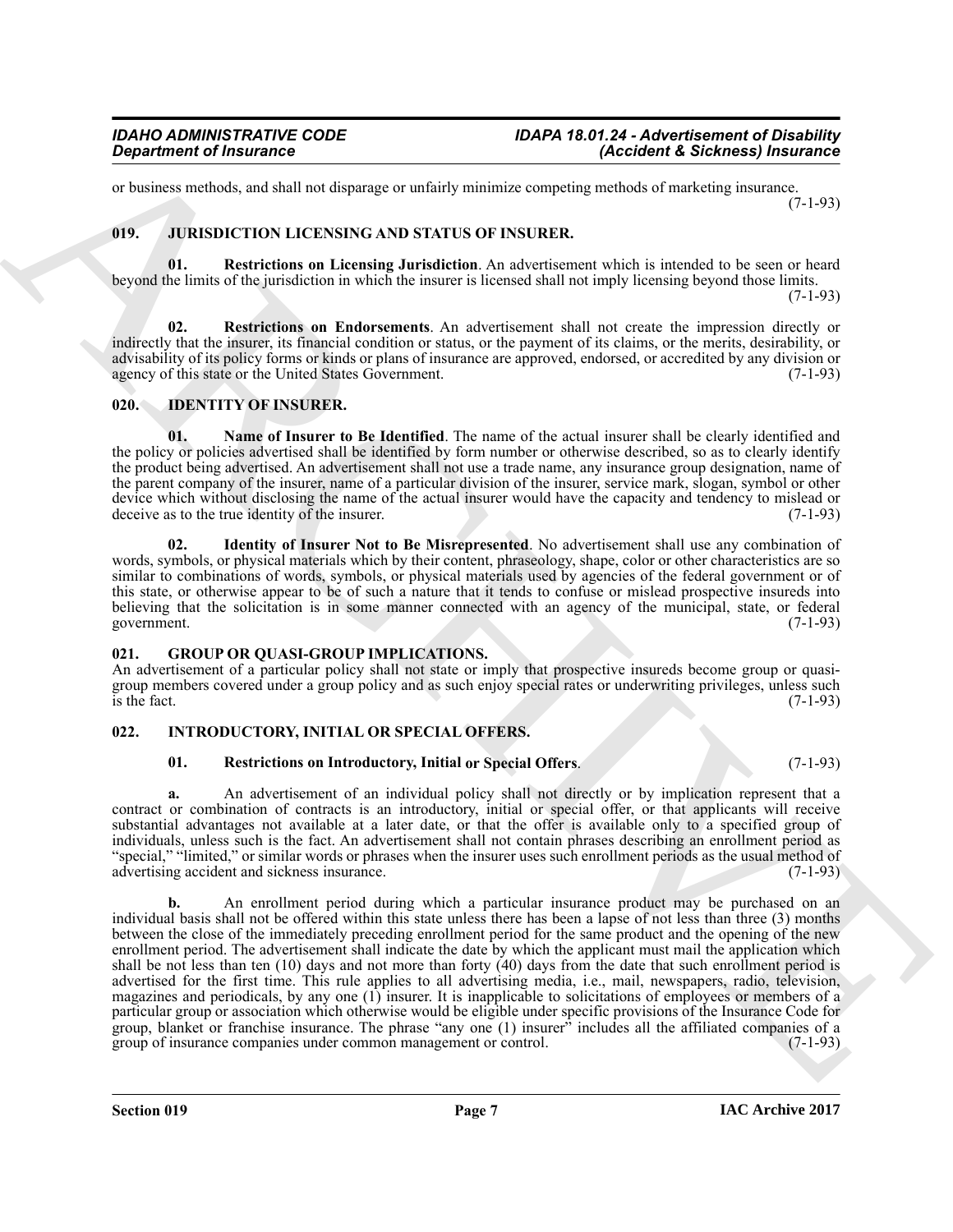#### *IDAHO ADMINISTRATIVE CODE IDAPA 18.01.24 - Advertisement of Disability (Accident & Sickness) Insurance*

**c.** This rule prohibits any statement or implication to the effect that only a specific number of policies will be sold, or that a time is fixed for the discontinuance of the sale of the particular policy advertised because of special advantages available in the policy unless such is the fact. (7-1-93) special advantages available in the policy, unless such is the fact.

**d.** The phrase "a particular insurance product" in paragraph(s) of this Section means an insurance policy which provides substantially different benefits than those contained in any other policy. Different terms of renewability; and increase or decrease in the dollar amounts of benefits; and increase or decrease in any elimination period or waiting period from those available during an enrollment period for another policy shall not be sufficient to constitute the product being offered as a different product eligible for concurrent or overlapping enrollment periods. (7-1-93)

<span id="page-7-7"></span>**02. Restrictions on Reduced Initial Premium**. An advertisement shall not offer a policy which utilizes a reduced initial premium rate in a manner which over-emphasizes the availability and the amount of the initial reduced premium. When an insurer charges an initial premium that differs in amount from the amount of the renewal premium payable on the same mode, the advertisement shall not display the amount of the reduced initial premium either more frequently or more prominently than the renewal premium, and both the initial reduced premium and the renewal premium must be stated in juxtaposition in each portion of the advertisement where the initial reduced premium appears. (7-1-93) initial reduced premium appears.

<span id="page-7-6"></span>**03. Restriction on Special Awards**. Special awards, such as a "safe drivers' award" shall not be used etion with advertisements of accident or accident and sickness insurance. (7-1-93) in connection with advertisements of accident or accident and sickness insurance.

### <span id="page-7-8"></span><span id="page-7-0"></span>**023. STATEMENTS ABOUT AN INSURER.**

An advertisement shall not contain statements which are untrue in fact, or by implication misleading, with respect to the assets, corporate structure, financial standing, age or relative position of the insurer in the insurance business. An advertisement shall not contain a recommendation by any commercial rating system unless it clearly indicates the purpose of the recommendation and the limitations of the scope and extent of the recommendation. (7-1-93) purpose of the recommendation and the limitations of the scope and extent of the recommendation.

### <span id="page-7-5"></span><span id="page-7-1"></span>**024. ENFORCEMENT PROCEDURES.**

**Signal rine of Francesco Control is a statement of the signal state of Alechand Francesco Francesco Control in the signal response of the signal rine of the signal response of the signal range of the signal range of the** Each insurer shall maintain at its home or principal office a complete file containing every printed, published or prepared advertisement of its individual policies and typical printed, published or prepared advertisements of its blanket, franchise and group policies hereafter disseminated in this or any other state whether or not licensed in such other state, with a notation attached to each such advertisement which shall indicate the manner and extent of distribution and the form number of any policy advertised. Such file shall be subject to regular and periodical inspection by this Department. All such advertisements shall be maintained in said file for a period of either four (4) years or until the filing of the next regular report on examination of the insurer, whichever is the longer period of time. time. (3-30-07)

### <span id="page-7-2"></span>**025. FILING FOR PRIOR REVIEW.**

The Director may at his discretion, require the filing with this Department, for review prior to use, of direct response advertising material. Such advertising material must be filed by the insurer with this Department not less than thirty (30) days prior to the date the insurer desires to use the advertisement. (7-1-93)

### <span id="page-7-3"></span>**026. SEVERABILITY.**

If any Section or portion of a Section of these rules, or the applicability thereof to any person or circumstance is held invalid by a court, the remainder of the rules, or the applicability of such provision to other persons or circumstances, shall not be affected thereby.

<span id="page-7-4"></span>**027. -- 999. (RESERVED)**